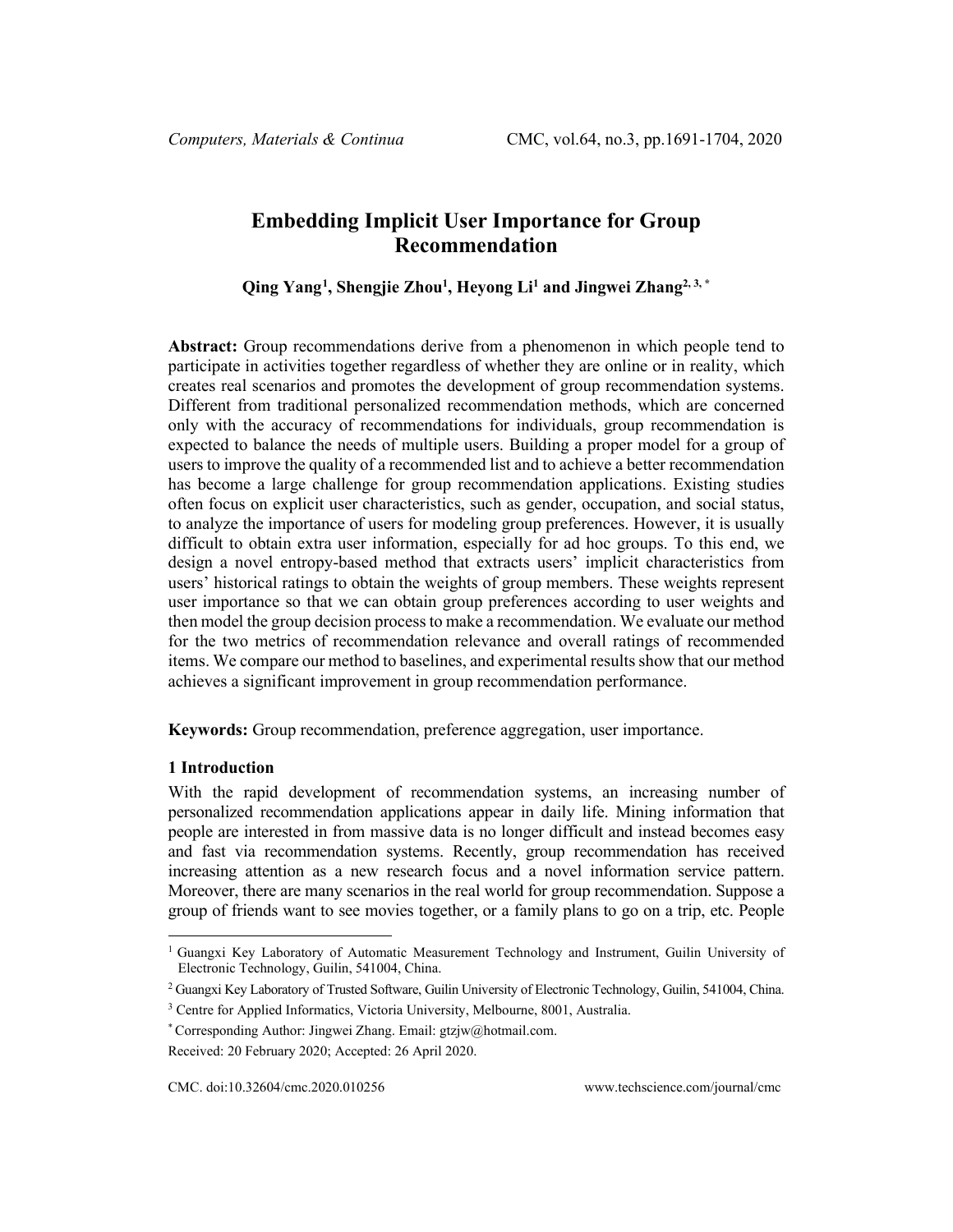would like to these activities collectively. Given the potentially numerous options, the group would select a recommendation that is consistent with the preferences of its members.

Different from traditional personalized recommendations, group recommendation treats a group of users as the object of recommendation instead of a single user. When the number of target users increases, the difficulty of recommendation increases greatly because the preferences of a group of users are often inconsistent. A problem with group recommendation is determining how to balance the conflicts of user preferences, that is, how to model group preferences and make better recommendations.

To date, the existing research focuses on how to model group preferences, which has a crucial influence on the effect of group recommendation. On the whole, two methods introduced by Yu et al. [Yu, Zhou, Hao et al. (2006)] are used to model group preferences. The first method creates a joint user profile using a group agent and makes recommendations for this pseudouser. Doubtlessly, this method lacks flexibility and adaptability because it is fixed group-oriented, such that there are no member changes. Due to its narrow application, this method is not commonly used. The second method is the merging method, including the merge preferences method [Jameson and Smyth (2007)] and the merge recommendations method [Baltrunas, Makcinskas and Ricci (2010)], and these two types of methods are compared by Berkovsky et al. [Berkovsky and Freyne (2010)]. Previous research has established that the merge preferences method is used more often.

In this paper, we concentrate on the issue of aggregating preferences to model group preferences. Classic strategies such as the average strategy [Garcia, Pajares, Sebastia et al. (2012); Jameson (2004)] and the least misery strategy [Berry, Fazzio, Zhou et al. (2010)] are widely used to achieve effects. However, these strategies ignore user characteristics and only use predefined functions to aggregate user preferences, leading to common results. To simply and efficiently mine user characteristics, we propose a novel entropy-based method that calculates entropy for users, obtaining weights that represent the importance of users in a group. Our method has the following advantages. First, this method only uses user rating data without extra information. This is important because most studies are conducted on nonfixed groups, which makes it more difficult or even impossible to obtain extra information from users. Second, our method utilizes user characteristics to make recommendations and achieves better performance than recommendations based on classic strategies.

The rest of this paper is organized as follows. Section 2 reviews the related work. Section 3 formally defines the group recommendation problem that we studied. In Section 4, we illustrate the methods we proposed to make recommendations for groups and show the algorithms. Section 5 presents an extensive experimental evaluation of movie data, and Section 6 concludes this paper.

#### **2 Related work**

A large and growing body of literature has investigated recommendation systems, and most research has attempted to study new algorithms to improve the performance of recommendation systems. Researchers have proposed various methods to find the true intentions of users. Some studies have adopted machine learning methods to learn the implicit characteristics of users and items during multiple iterations of training, and these methods are expected to obtain optimal results [Tran, Pham, Tay et al. (2019); Yin, Ding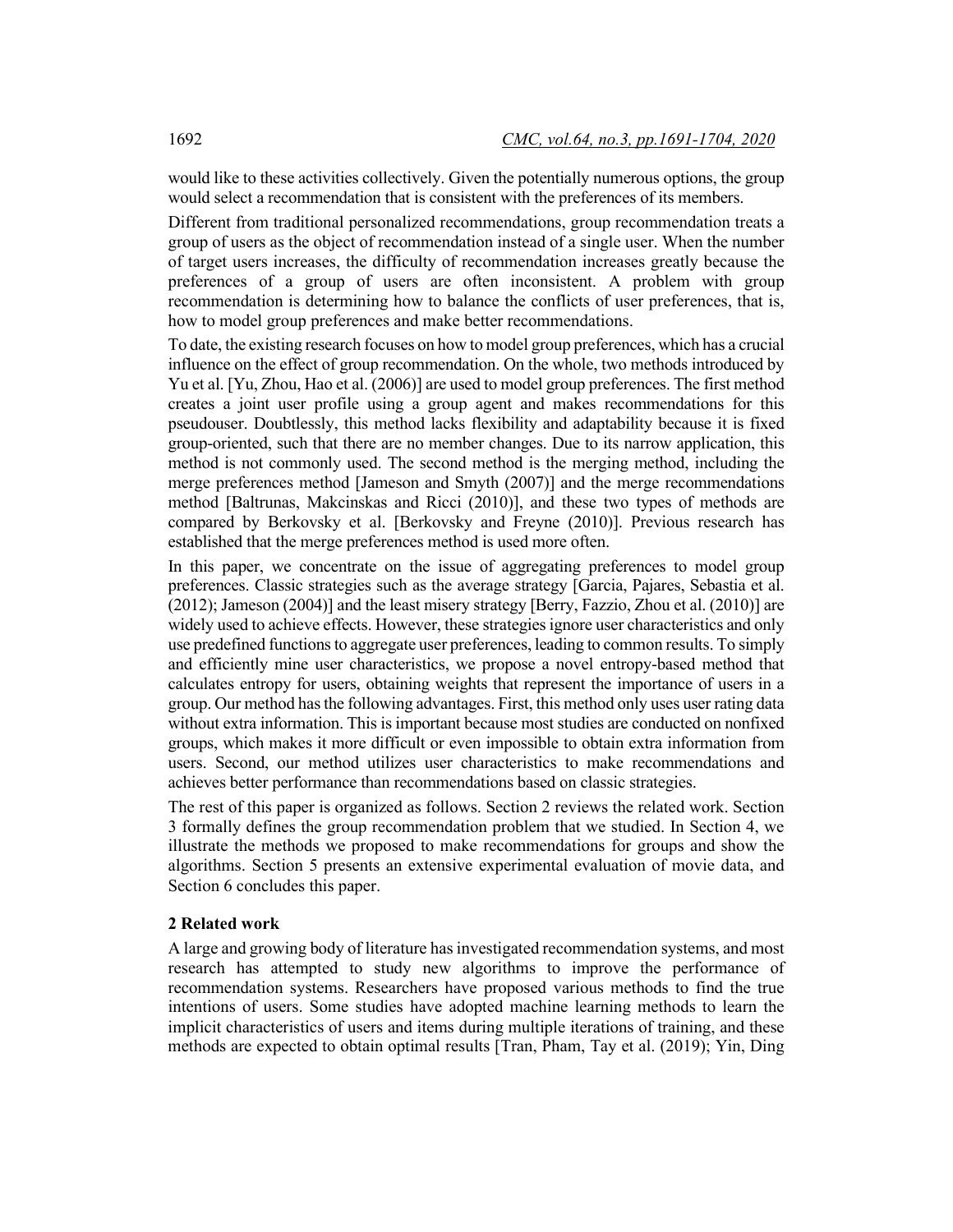and Wang (2019)]. In addition, some researchers have fused extra information of users [Bin, Sun, Cao et al. (2019); Zhu, Wang, Cheng et al. (2018); Yin, Wang, Zheng et al. (2019)] or characteristics of items [Cao, Zhou and Gao (2019)] for better performance. These methods are often costly or require additional information, such as user relationship information, but many achievements have been made.

In contrast to personalized recommendations, in group recommendation studies, to make recommendations better satisfy groups, building a proper group model is essential, and group models are often generated by aggregating individual models.

In an earlier work on group recommendation, O'Connor et al. [O'Connor, Cosley, Konstan et al. (2001)] proposed an algorithm where the missing ratings of users are generated using collaborative filtering, and then score aggregation strategies such as least misery and average strategies are employed to obtain group ratings on items. Subsequently, many works proposed different strategies to generate group models. Among them, the average strategy and least misery strategy are the most popular and are often used as baselines.

The classic average strategy and least misery strategy are designed to satisfy every group member and are often employed to aggregate individual preferences. However, these strategies do not take user characteristics into account. The average strategy treats group members equally, while the least misery strategy always chooses the user with the lowest score as a representative to make group decisions. These strategies and other strategies, such as the most pleasure and most respected person strategies [Masthoff (2011)], are predefined, and a fixed rule is set to aggregate individual preferences. However, it is known that the contributions of group members for modeling group preferences should be different, and the importance of a user changes with the group environment.

In this paper, we introduce the concept of entropy to group recommendation and design an entropy-based method to obtain the importance of group members for group decisions. Some studies have also involved the application of entropy, but most of them have applied entropy to personalized recommendations for different purposes. Saravanan et al. [Saravanan, Mohanraj and Senthilkumar (2019)] also utilized information entropy, and they proposed fuzzy entropy-based deep learning to lower the dimensions of content features as a feature selection method. Additionally, Liu et al. [Liu, Wang and Xu (2018)] proposed a method based on graph entropy to provide weights for two sets of methods of similarity calculations and create the final recommendation lists accordingly.

Unlike the abovementioned approaches, in our research, we use entropy to 'select important users', namely, to weight users. Our method employs only data of user historical ratings and leverages user rating habits to capture the implicit characteristics of users to better model group preferences. Regarding recent studies, the study most closely related to ours is Wang et al. [Wang, Jiang, Sun et al. (2018)], where the authors designed a bidirectional tensor factorization model for group recommendation (BTF-GR) model that learns a function to weight user-item interaction and group-item interaction by capturing the interaction between an individual's interest and the group influence.

#### **3 Problem definition**

In this section, we provide a formal statement of the problem of group recommendation and introduce the notation conventions we use in this paper.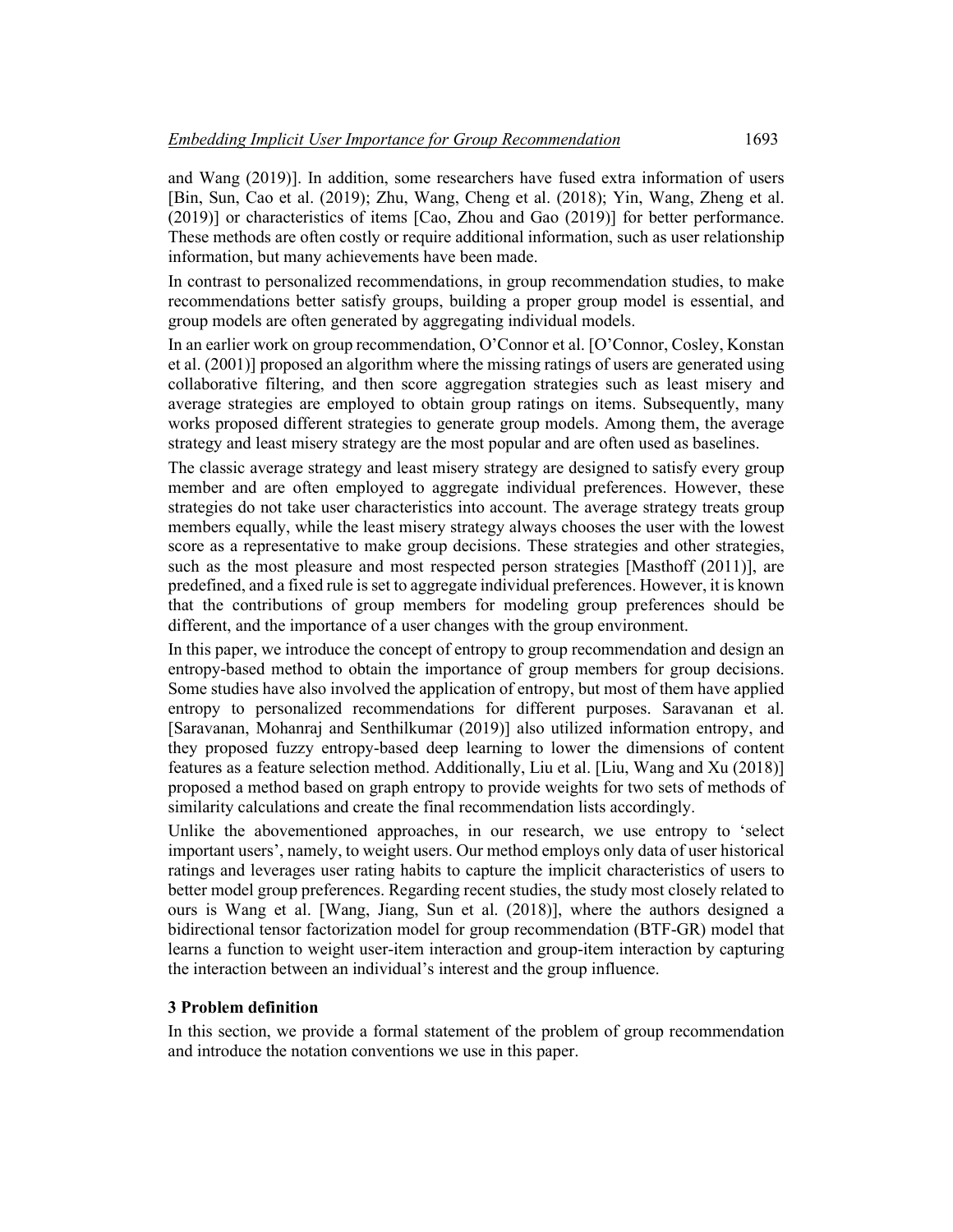Considering a collection *U* of all users and a collection I of all items, we use  $r(u,i)$  to denote the rating of user  $u$  for item  $i$ . It is generally acknowledged that group recommendation is associated with individual preferences, so we first acquire each member's preferences for items. Due to the sparsity of real rating data, we use a user-based collaborative filtering algorithm to predict the missing ratings.

$$
r(u,i) = \frac{\sum_{v \in V} (r(v,i) - \overline{r_v}) \cdot S(u,v)}{\sum |S(u,v)|}
$$
\n(1)

Here,  $V$  is the set consisting of users who have ratings for item  $i$ , and  $r<sub>v</sub>$  is the average rating of user  $v$ .  $S(u, v)$  denotes the similarity between user u and user v calculated by the Pearson correlation coefficient.

Suppose *G* is the set consisting of all groups, and all members come from user set *U* . Given a group of users  $g \subset G$  and the item set *I*, we expect to acquire a package  $P \subset I$ that consists of the top-N relevant items to satisfy the group. To obtain the scores of items with regard to a group, we calculate the rating of the group as follows:

$$
r(g,i) = F\{r(u,i), u \in g\}
$$
\n<sup>(2)</sup>

where  $F\{\cdot\}$  is a function that is designed to transform individual preferences into group preferences; the details are described in the next section. We then retrieve the top-N highest score items, which can be calculated by:

$$
Top(g, N) = \arg\max_{i \in I} r(g, i)
$$
\n(3)

#### **4 Group recommendation methods**

As mentioned above, the quality of group recommendation is closely related to the group model. The framework of the generation of group preferences is shown in Fig. 1.



Figure 1: Process of generating group preferences

To fit the group preferences, different studies have aggregated individual preferences using different strategies. Actually, the difference between these strategies lies in the method of weighting users. For instance, in the average strategy, the weight of each user who belongs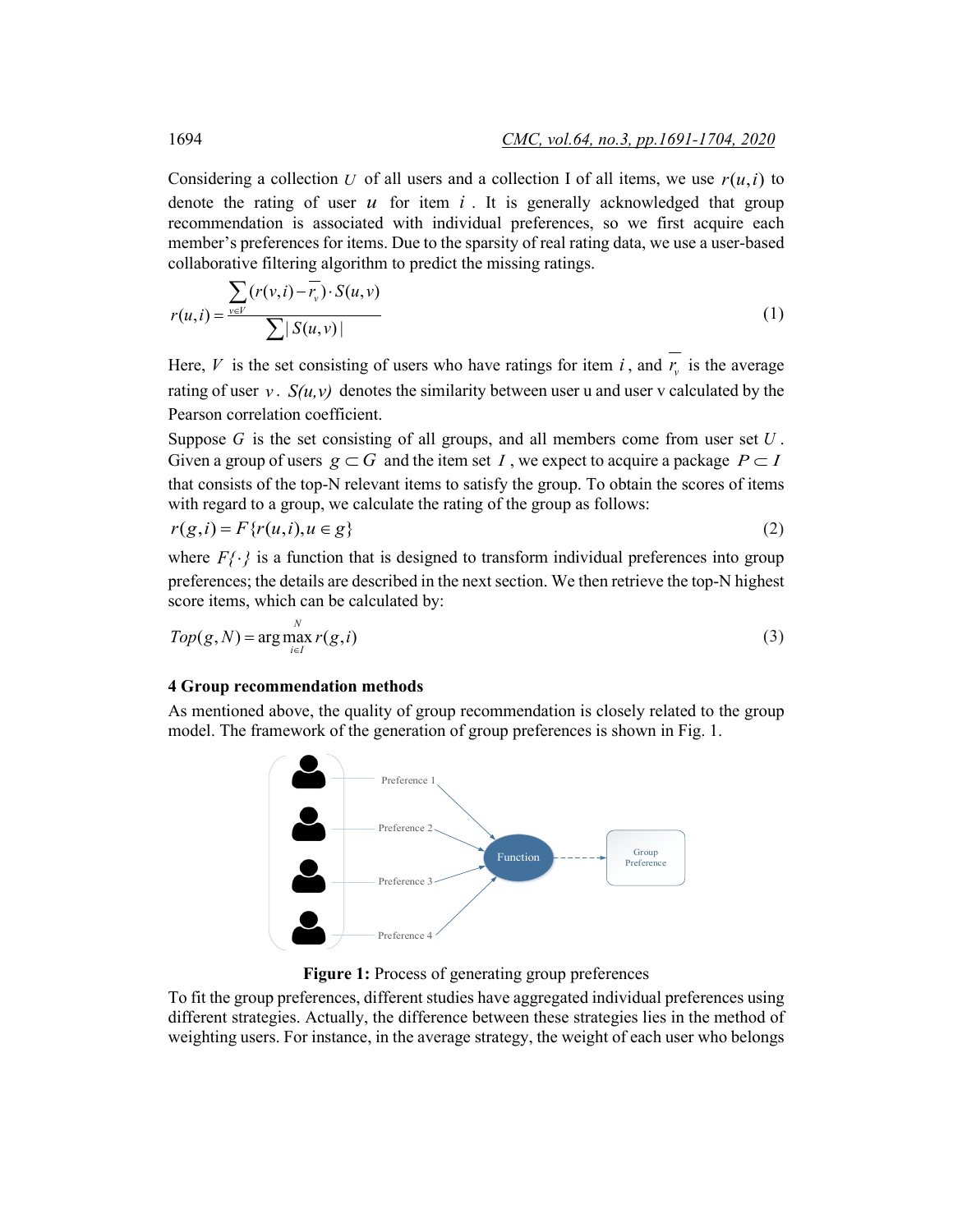to an n-user group is 1/n, while in the least misery strategy, the weight of the user with the minimum score is 1, and the weights of the other users are 0.

Average (AVG): Given a group of users, the rating of the group for an item is the average of all the members' ratings for the item as follows:

$$
r(g, i) = avg \sum_{u \in g} r(u, i)
$$
\n<sup>(4)</sup>

Least misery (LM): Given a group of users, the rating of the group for an item is the minimum score among all users as follows:

$$
r(g, i) = \min_{u \in g} r(u, i) \tag{5}
$$

The AVG strategy is popular in many studies because the quality of recommended results under the average strategy is good overall. However, there are certain drawbacks, such as that the AVG strategy may lead a group to obtain items that people neither like nor hate, making users lose interest.

The LM strategy adopts the lowest score among group members to ensure that the recommendation satisfies everyone. Similar to the AVG strategy, this method likely generates recommendations that users dislike because it pays too much attention to user dissatisfaction.

To improve this problem, we try to weight users based on the similarity between users in a group to satisfy more users.

Similarity weighted (SW): Given a group of users, the rating of the group for an item is calculated by:

$$
r(g,i) = \sum_{u \in g} w_u \cdot r(u,i) \tag{6}
$$

where  $w_{\nu}$  is calculated based on similarity by:

$$
w_u = \frac{\sum_{\substack{v \in g \\ v \neq u}} s(u, v)}{2GS}
$$
 (7)

GS in Eq. (7) is defined as the sum of the similarity between users in the same group.

$$
GS = \sum_{\substack{u,v \in g \\ u \neq v}} s(u,v) \tag{8}
$$

The SW method is inspired by the thought that a user who is similar to more members in the same group is more representative, and the items this user is interested in will be welcomed by the group in all probability. Therefore, we assign a greater weight to this user. The SW method avoids the case where the recommendation system worries so much about each member that the system makes recommendations that most users are not interested in. However, the SW method may exhibit poor performance with low-inner-similarity groups due to its design principle.

For further optimization, we propose another method based on user characteristics to measure user importance. First, we describe the concept of entropy.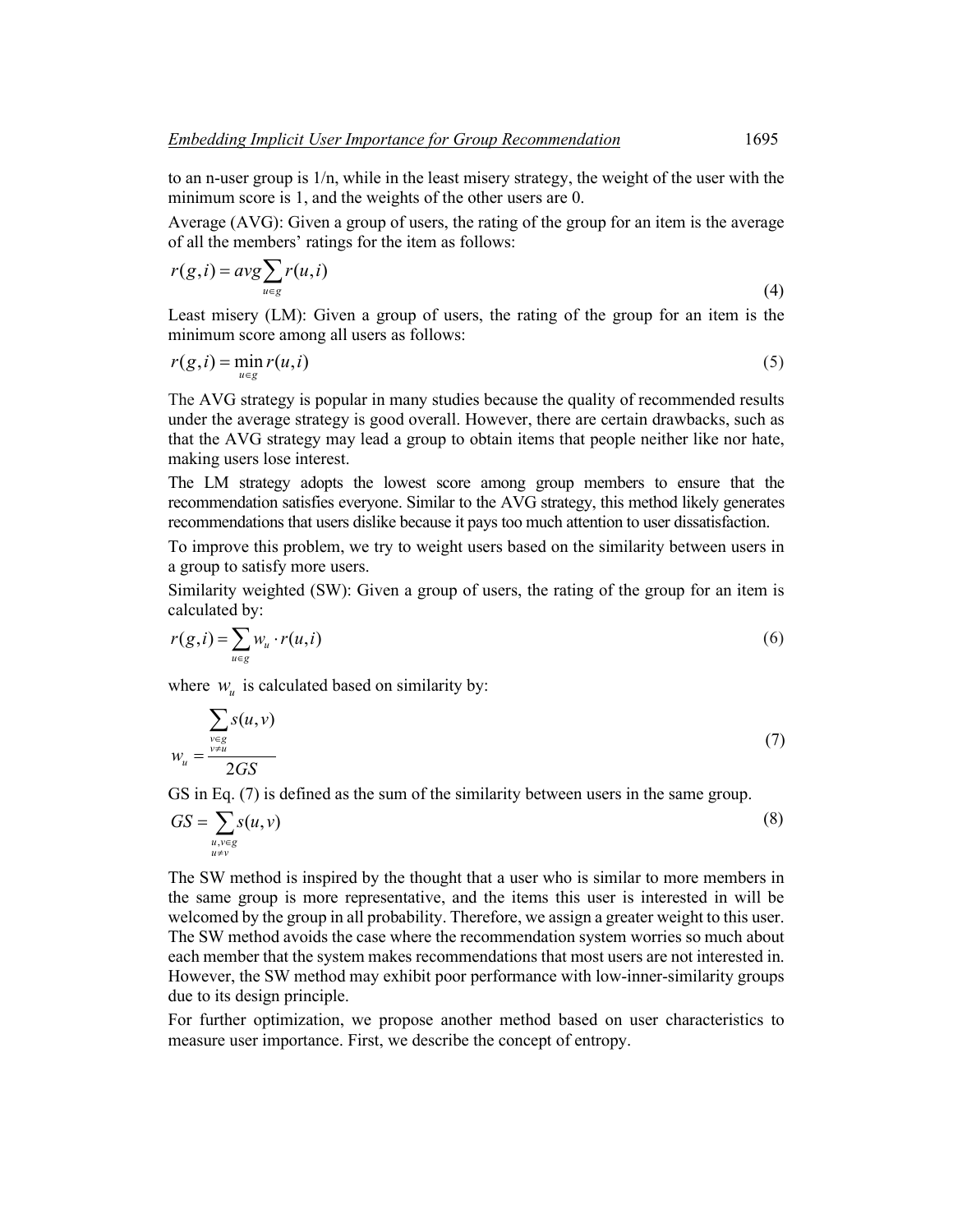Entropy was first introduced into information theory by C. E. Shannon and became an important concept. Generally, the amount of information is related to the probability distribution of events. In other words, the less likely an event is, the more information it contains. Shannon used information entropy to measure the amount of information.

Currently, entropy is applied in many fields to quantitatively calculate the amount of information, which can be used for feature selection or indicator selection. An index is more suitable as an indicator for evaluating when the index carries more information. The idea behind an entropy-based method is usually the assignment of weights according to the variability of an index.

In this paper, we introduce entropy to group recommendation. It is obvious that users have different habits when rating items. Some users rate items conservatively; for example, a user rates the majority of items he or she experiences as a 3 (five-point scale) and rates items he or she likes as a 4, while never giving any item a 5. In this case, it is difficult to analyze the preferences of this user, and the information this user conveys is considered less useful for modeling group preferences. Our proposed approach hinges upon the key intuition that when a user can output more information, he or she is important to modeling group preferences and should take a higher weight. Now, we illustrate how an entropybased method is applied to group recommendation.

Entropy-based (EB): Given a group of users, a set of items, and the rating matrix of users with regard to the items, the entropy of users can be calculated by:

$$
E_j = -\frac{1}{\ln(n)} \sum_{i=1}^n p_{ij} \ln p_{ij}
$$
 (9)

where  $E_j$  denotes the entropy of user  $j$ . We regard users in the same group as indexes to judge items simultaneously, calculate the entropy for each user to identify which indexes (users) are more representative for group decisions, and then assign greater weightsto them.  $P_{ii}$  can be calculated as follows, where *i* and *j* represent item *i* and user *j*, respectively:

$$
P_{ij} = \frac{Y_{ij}}{\sum_{i=1}^{n} Y_{ij}} \tag{10}
$$

In addition, it is necessary to process the rating data before calculation.  $Y_{ij}$  in Eq. (9) stands for the value after normalization at row  $i$  and column  $j$ , and the data are normalized by:

$$
Y_{ij} = \frac{x_{ij} - \min(x_i)}{\max(x_i) - \min(x_i)}
$$
(11)

Having calculated the amount of information users carried using entropy, we then assign weights to users based on the results of the previous step.

According to Eq. (9), we denote the entropy for every user as  $\{E_1, E_2...E_n\}$ . Then, the weights of the users can be calculated by: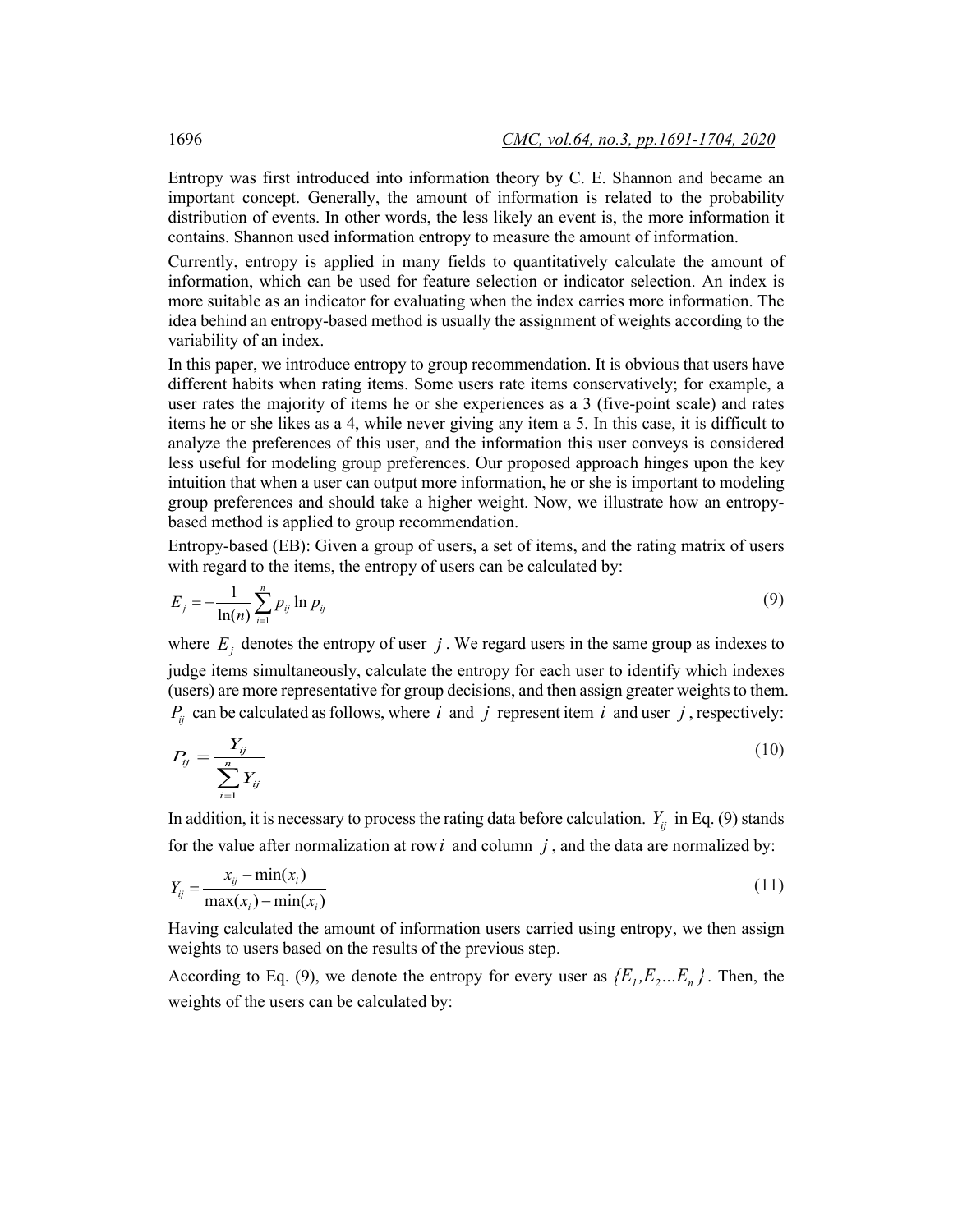*Embedding Implicit User Importance for Group Recommendation*1697

$$
w_n = \frac{1 - E_n}{k - \sum_{n=1}^{k} E_n}
$$
 (12)

We calculate the group rating in a similar way as Eq. (5), where  $w_u$  is replaced with  $w_u$ . The algorithm of the proposed EB strategy is given in Algorithm 1.

| Algorithm 1. The entropy-based weighted scheme algorithm                                                                               |
|----------------------------------------------------------------------------------------------------------------------------------------|
| <b>Input:</b> a group of users $\mathbf{g}$ , set of items $I$ , and rating matrix $R$                                                 |
| Output: $r(g, i)$                                                                                                                      |
| 1: Normalize rating matrix R according to Eq. $(11)$<br>2: for each user $u \in g$ do                                                  |
| Compute information entropy according to Eqs. $(9)$ and $(10)$<br>3:<br>Obtain every member's weight $W_n$ according to Eq. (12)<br>4: |
| 5: end for<br>6: Compute $r(g, i)$ according to Eq. (6) // update $W_u$ to $W_u$                                                       |
| 7: return $r(g, i)$                                                                                                                    |

Compared to the SW method, we expect the EB method to perform stably. This is because the EB method measures user importance according to user characteristics that are relatively stable.

Having defined the method of modeling group preferences, we can then make recommendations for groups. In Algorithm 2, we summarize the recommendation generation algorithm.

**Algorithm 2. Recommendation generation algorithm**

**Input:** a group of users g, a set of items I, a rating matrix R for users to items, the size of a recommendation list k, and a candidate list C.

**Output:** recommendation list L.

1:  $L, C = \emptyset$ 

**2:** for each item  $i \in I$  do

- **3:** Retrieve rating  $r(u, i)$  for each user  $u \in g$
- **4:** If  $\exists r(u,i)=0, u \in \mathcal{g}$ , do // the item has not been experienced by any user
- **5:** Continue
- **6:**  $C=C \cup \{i\}$  // Add the item to the candidate list

**7: end for**

**8:** for each item  $i \in C$  do

**9:** Calculate *r(g,i)*

**10: end for**

**11:** while  $|L| < k$  do

**12:**  $i^* = argmax_{i \in c} r(g, i)$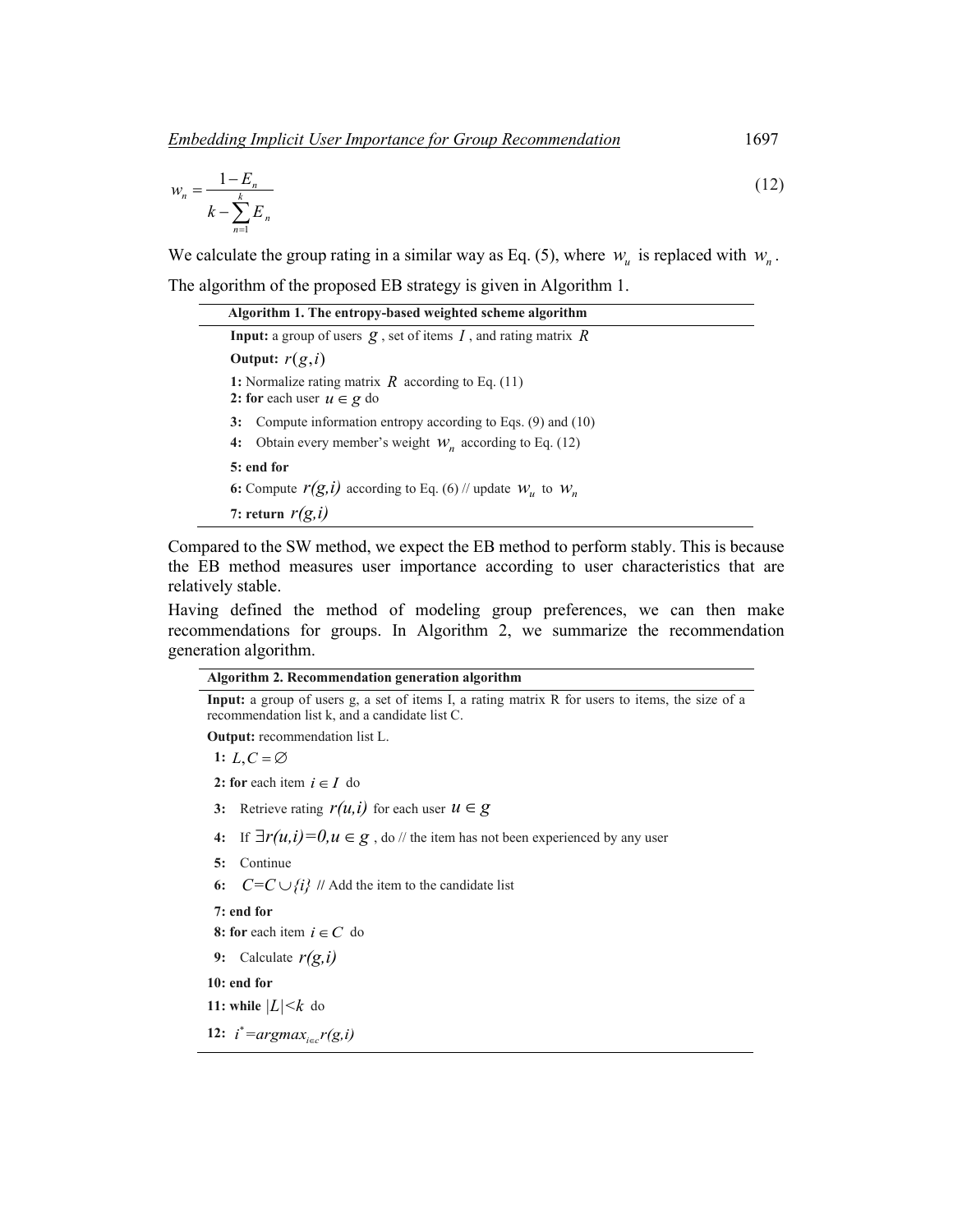13:  $L = L \cup \{i^*\}$ **14:**  $C=C \setminus \{i^*\}$ **15: end while 16: return L**

# **5 Experimental results and analysis**

In this section, we present an empirical study of our approach on a real dataset to verify the effect of the proposed method. In this paper, recommendation quality refers to two points. First, the quality is related to the relevance of the recommendation list, which is the accuracy of the sequence of items in the recommendation list. Second, the quality can be measured by the overall ratings of recommended items. It is reasonable that the higher a rating is, the better the quality.

The dataset is introduced in Section 5.1, and then we describe the group formation method, evaluation metrics, and results in Sections 5.2, 5.3 and 5.4, respectively. All the algorithms were implemented in Python, and the experiments were run on a computer with an Intel Core CPU @ 3.50 GHz and 8 GB memory.

# *5.1 Dataset*

To the best of our knowledge, there is currently no benchmark dataset for the study of group recommendations for ad hoc groups. Additionally, many studies are devoted to establishing a group model. For this reason, our experiment was carried out on the MovieLens dataset, which includes 6040 users, 3952 items and 1 M integer ratings scaled from 1 to 5. In our experiments, we used only users with a minimum of 100 ratings and items rated by at least 30 users. Then, we ended up with a set of 2945 users and 3952 movies. We used the data for group formation (details are described in Section 5.2), and the data were then divided into a training set and a test set at a 5:5 ratio because our evaluation of the proposed methods depended very strongly on the number of ratings in the test.

# *5.2 Group formation*

In this paper, we conduct research on ad hoc groups where members are changeable, including similar groups that have high inner similarity and random groups. In reality, similar groups usually represent a community with a common taste for a specific activity, while random groups are those meeting unexpectedly, such as people in the same supermarket.

We preliminarily set a group with four members because the design of the similarity weighted strategy requires at least three users in one group. Moreover, the goal of our experiments in this paper is to recommend films to a group, so the size of our group is not large based on realistic experience. We also vary the group size value from 4 to 14 and record the corresponding results for comparative analysis.

In our recommendation scenarios, each user could belong to more than one group. For the formation of a random group, we select a number of users randomly and without any restrictions from user set *U* . For a similar group, we randomly select a user first and select the next user from users similar to the previous member. We define users whose similarity calculated by the Pearson correlation coefficient with a member is higher than 0.274 as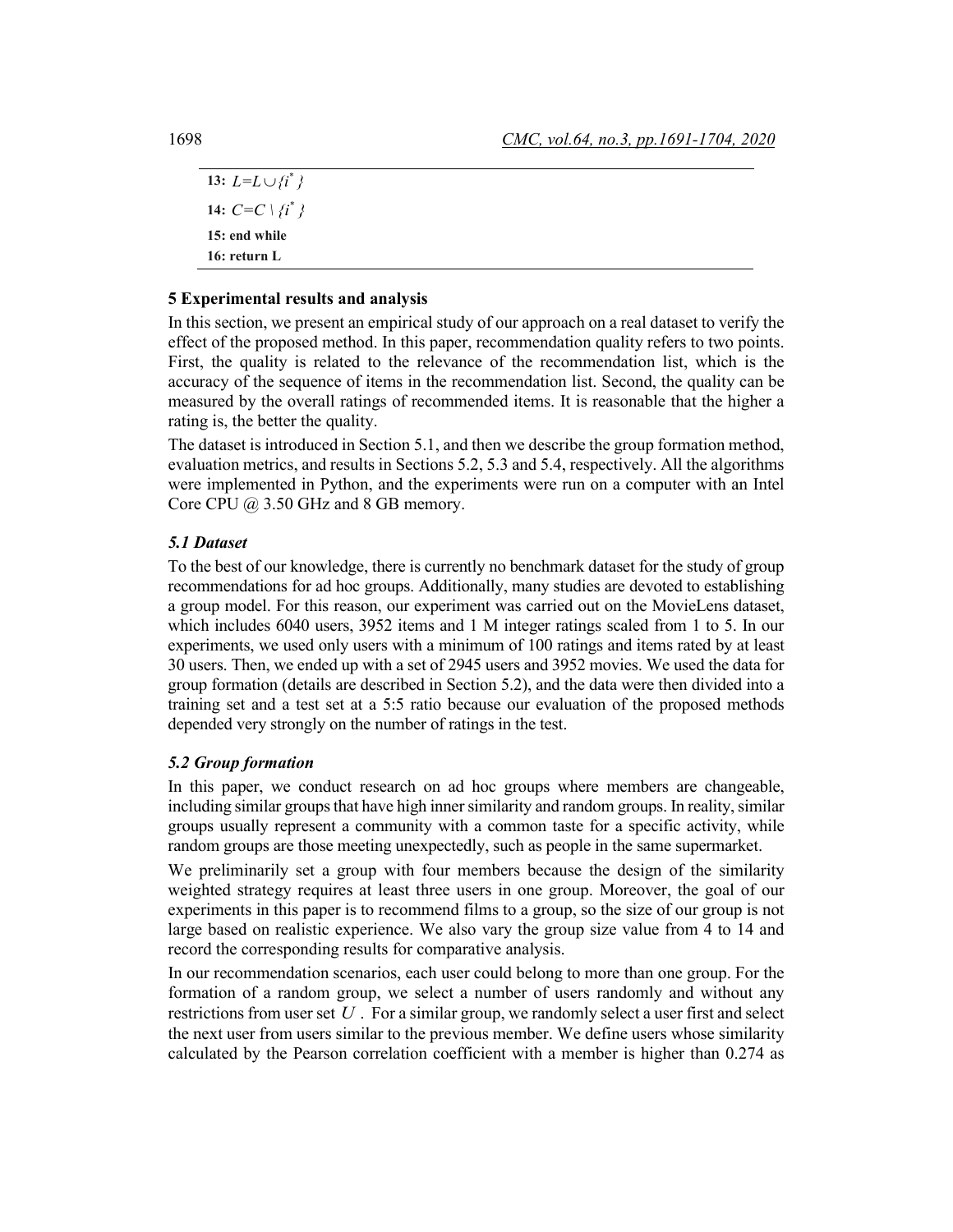users similar to the member. We set this threshold because in our dataset, 33% of all user pairs have a similarity higher than 0.274.

#### *5.3 Evaluation metrics*

In the experimental evaluation, we evaluate the effectiveness of our group recommendation techniques. First, we use the normalized discounted cumulative gain (NDCG) metric, which has been used in many studies [Baltrunas, Makcinskas and Ricci (2010); Wang, Zhang and Lu (2016); Guo, Tang, Tang et al. (2018); Seo, Kim, Lee et al. (2018)], to estimate the relevance of recommendations. The NDCG metric has the advantage that it not only considers the accuracy of the recommended items but also takes the recommendation order into account.

Given a list of items that are calculated and ranked in descending order by rating via the recommendation system, the DCG of this recommendation list can be calculated by:

$$
DCG = \sum_{n=1}^{P} \frac{2^{r(u,i)} - 1}{\log_2(n+1)}
$$
(13)

where n represents the position related to the item and the gain is penalized on a logarithmic scale. The DCG takes the rating and order into account but ignores the effects of the number of items and user personal habits on grading. To make the results generated from different methods comparable, the NDCG is proposed to normalize the metric value as follows:

$$
NDCG = \frac{DCG}{IDCG}
$$
\n
$$
(14)
$$

where IDCG is the ideal value of the DCG, which is computed after rearranging these items in optimal order to obtain the ideal DCG. Clearly, a higher NDCG value indicates better performance.

In group recommendation, the computational method is changed to assess the recommendations. In our experiment, we input the list generated by the group recommendation system and obtain an average NDCG value of members in the same group as Wang et al. did [Wang, Zhang and Lu (2016)]. In addition, we obtain the average value of 1000 groups as a result under the same constraint to ensure the validity of the experiment.

The NDCG metric pays more attention to the order of recommended items. Due to the group scenario for recommendation, it is insufficient to evaluate the performance of group recommendation. Therefore, we use the average rating metric, which computes the average rating of recommended items, to measure how many individuals in a group like the recommendation list [Qi, Mamoulis, Pitoura et al. (2016)]. In our experiments, we obtain different recommendation lists based on the abovementioned recommendation approaches and compute the average ratings of group members for items in the recommendation lists. The average rating (AR) score can be computed by:

$$
AR = avg \sum_{u=1}^{n} \sum_{i=1}^{k} r(u, i)
$$
 (15)

where n and k denote the size of the group and the size of the recommendation list, respectively. For items in the recommendation list of a group, we retrieve real ratings from the test set for each group member. Similar to the NDCG, the average rating is computed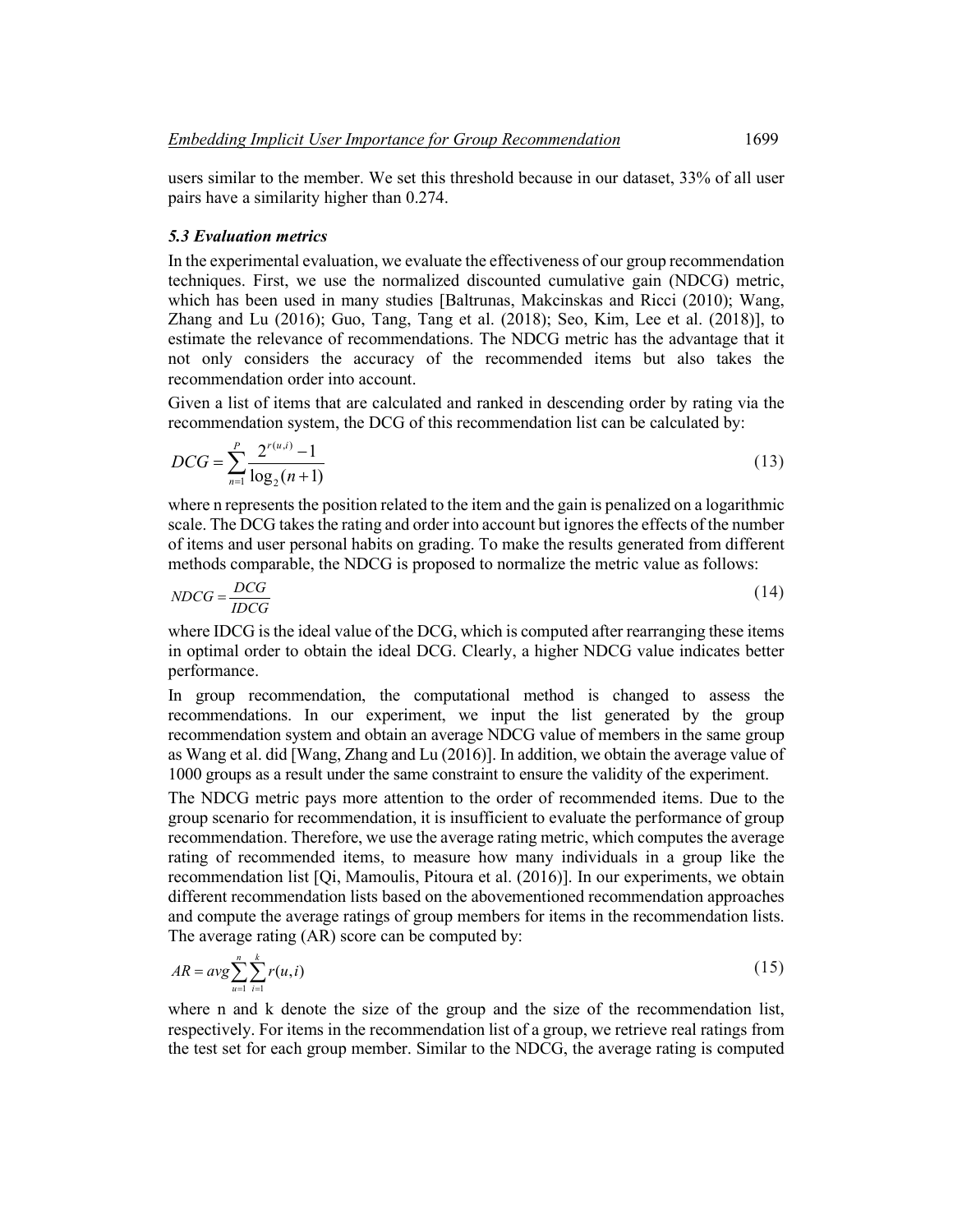for 1000 groups, and the average is taken. Under this metric, a large score for the AR represents high satisfaction of the group for the recommendation list and further indicates the quality of the recommendation methods.

# *5.4 Experimental design and results*

In this paper, we implement classic and popular group recommendation approaches, the average strategy and least misery strategy, as baselines. We set the size of the recommendation list to 10 and obtain a recommendation list based on different methods, including the EB and SW methods, and we propose baselines under random groups and similar groups. We vary the group size from 4 to 14 and compare the performance of our methods to that of the baselines using the abovementioned NDCG and AR metrics. In addition, we try to combine the EB and SW methods (ES) both with coefficients of 0.5 as a comparison.

Figs. 2 and 3 show the NDCG results obtained according to the AVG, LM, EB, SW and SE methods. As shown in Figs. 2 and 3, regardless of whether groups are established randomly or are established according to similarity, the NDCG of the recommendation list based on the EB method is higher than that of the baselines, which indicates the superiority of this method over other strategies in terms of the quality of ranking. This is expected since the EB algorithm can explore user characteristics from users' historical ratings to better model groups and make group decisions. This is useful regardless of the group environment.



**Figure 2:** NDCG values for random groups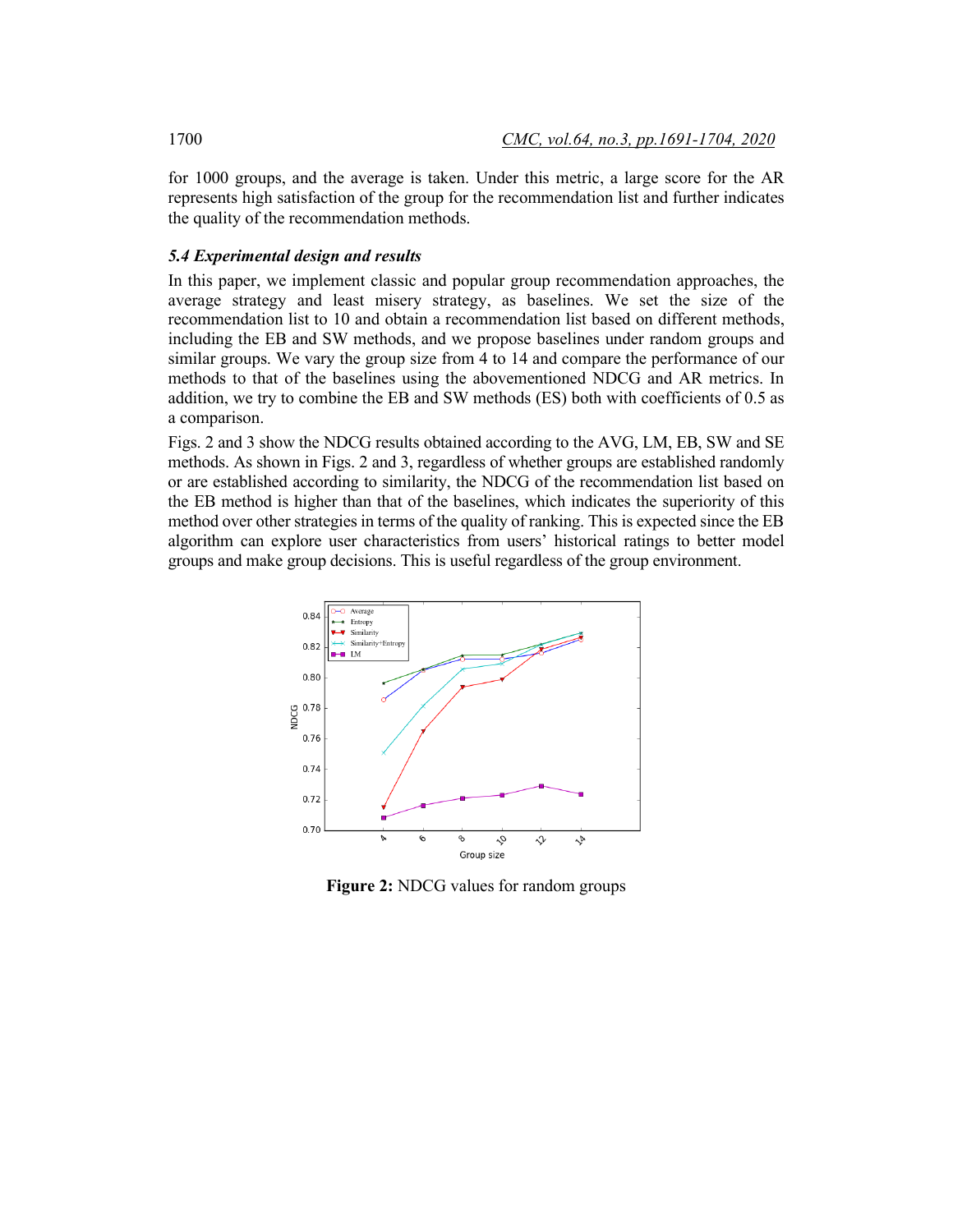

**Figure 3:** NDCG values for similar groups

We can also observe that the performance of the LM strategy is always the worst because it places too much emphasis on dissatisfaction among users. In addition, we observe that in regard to the random groups, the SW method plays a minimal role. As shown in Fig. 2, for the random groups, the EB, ES, and even AVG methods perform better than the SW method. This can be inferred because the SW strategy relies on user similarity; however, user relationships in random groups are likely to be dissimilar and have more conflict. However, it is worth noting that as the size of the group increases, the SW method works better. We can see in Fig. 2 that when the number of group members increases to 12, the SW method performs better than the AVG method; the SW method has little effect when group members are dissimilar, while in a similar group, as shown in Fig. 3, the SW method plays an important role and achieves better performance than the baselines most of the time. This is expected due to its design principles.

We calculate the average ratings of the recommendation lists obtained by different strategies. Figs. 4 and 5 show the AR results under random groups and similar groups. The results are consistent with the NDCG metrics. We observe that the EB strategy always performs better than the baselines. As shown in Fig. 4, the average rating based on the SW strategy under the random groups does not perform well with a small group, but it performs better than the AVG strategy when the group size increases. According to the results in Fig. 5, under similar groups, the SW strategy significantly improves in performance with increasing group size and even obviously exceeds the AVG strategy when the group size is larger than 8. This indicates that the similarity factor plays a large role in similar groups. Similarly, it is obvious that the recommendation list based on the LM strategy always scores the lowest due to its design principle. In addition, it is interesting that the ES strategy sometimes performs better than the EB and SW strategies, even though it is just a simple combination of these two methods, and we plan to carry out more research on this aspect in future works.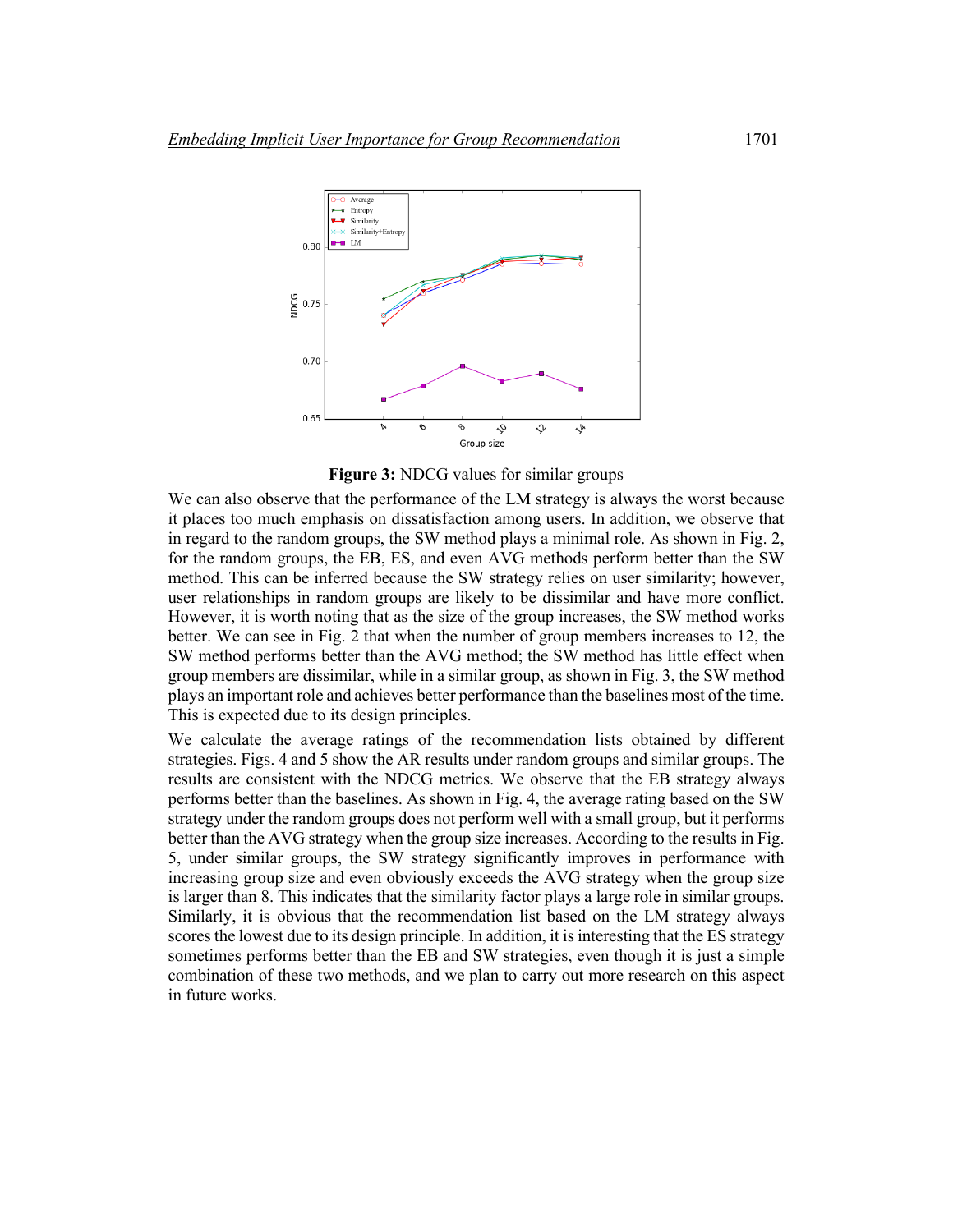

**Figure 4:** Average ratings for random groups



**Figure 5:** Average ratings for similar groups

### **6 Conclusions**

In this paper, we conduct research on the problem of the quality of group recommendation with regard to the relevance of the recommended items and the overall ratings of the recommended items. We propose two methods for aggregating individual preferences to improve the performance of a recommendation system and verify the effectiveness of these methods by the state-of-the-art NDCG and AR metrics. Experimental results on real datasets show that the recommendations based on the EB strategy are superior to those under baseline approaches. The SW strategy works better when group members have similar tastes and plays an important role with large-size groups. In other words, the methods we proposed maintain a higher-quality recommendation list in terms of the accuracy of the ranking and overall ratings of items.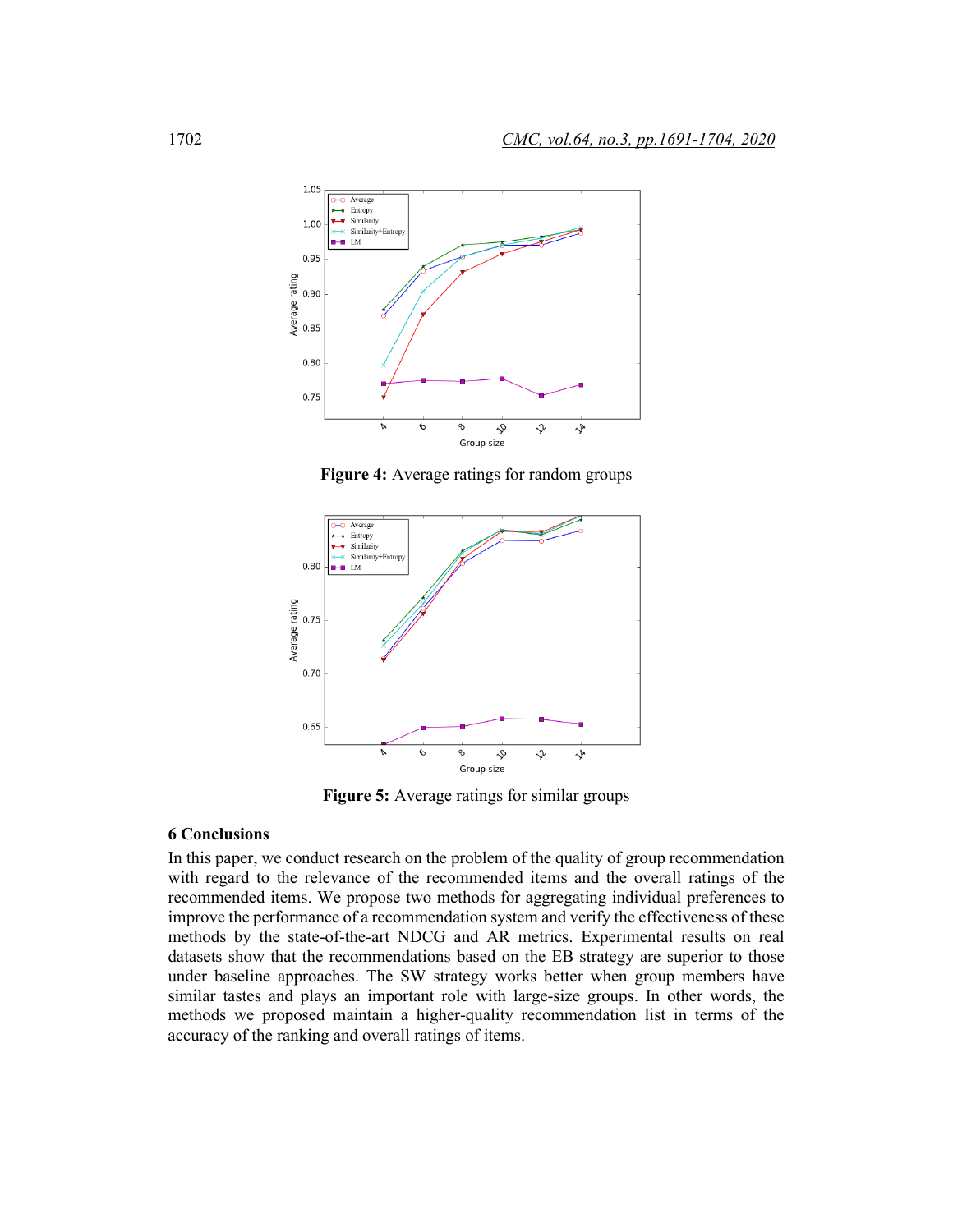**Funding Statement:** This study is funded by the National Natural Science Foundation of China (Nos. 61862013, 61662015, U1811264, and U1711263), Guangxi Natural Science Foundation of China (Nos. 2018GXNSFAA281199 and 2017GXNSFAA198035), Guangxi Key Laboratory of Automatic Measurement Technology and Instrument (No. YQ19109) and Guangxi Key Laboratory of Trusted Software (No. kx201915).

**Conflicts of Interest:** The authors declare that they have no conflicts of interest to report regarding the present study.

#### **References**

**Baltrunas, L.; Makcinskas, T.; Ricci, F.** (2010): Group recommendations with rank aggregation and collaborative filtering. *Proceedings of the 4th ACM Conference on Recommender Systems*, pp. 119-126.

**Berkovsky, S.; Freyne, J.** (2010): Group-based recipe recommendations: analysis of data aggregation strategies. *Proceedings of the 4th ACM Conference on Recommender Systems*, pp. 111-118.

**Berry, S.; Fazzio, S.; Zhou, Y.; Scott, B.; Revilla, L. F.** (2010): Netflix recommendations for groups. *Proceedings of the American Society for Information Science and Technology*, vol. 47, no. 1, pp. 1-3.

**Bin, S.; Sun, G.; Cao, N.; Qiu, J.; Zheng, Z. et al.** (2019): Collaborative filtering recommendation algorithm based on multi-relationship social network. *Computers, Materials and Continua*, vol. 60, no. 2, pp. 659-674.

**Cao, M.; Zhou, S.; Gao, H.** (2019): A recommendation approach based on product attribute reviews: improved collaborative filtering considering the sentiment polarity. *Intelligent Automation and Soft Computing*, vol. 25, no. 3, pp. 595-604.

**Garcia, I.; Pajares, S.; Sebastia, L.; Onaindia, E.** (2012): Preference elicitation techniques for group recommender system. *Information Sciences*, vol. 189, pp. 155-175.

**Guo, Z.; Tang, C.; Tang, H.; Fu, Y.; Niu, W.** (2018): A novel group recommendation mechanism from the perspective of preference distribution. *IEEE Access*, vol. 6, pp. 5865-5878.

**Jameson, A.** (2004): More than the sum of its members: challenges for group recommender system. *Proceedings of the Working Conference on Advanced Visual Interfaces*, pp. 48-54.

**Jameson, A.; Smyth, B.** (2007): Recommendation to groups. *The Adaptive Web: Methods and Strategies of Web Personalization*, vol. 4321, pp. 596-627.

**Liu, S.; Wang, B.; Xu, M.** (2018): SERGE: successive event recommendation based on graph entropy for event-based social networks. *IEEE Access*, vol. 6, pp. 3020-3030.

**Masthoff, J.** (2011): *Group Recommender Systems: Combining Individual Models. Recommender Systems Handbook*. Springer, Boston.

**O'Connor, M.; Cosley, D.; Konstan, J. A.; Riedl, J.** (2001): Polylens: a recommender system for groups of users. *Proceedings of the Seventh European Conference on Computer-Supported Cooperative Work*, pp. 199-218.

**Qi, S.; Mamoulis, N.; Pitoura, E.; Tsaparas, P.** (2016): Recommending packages to